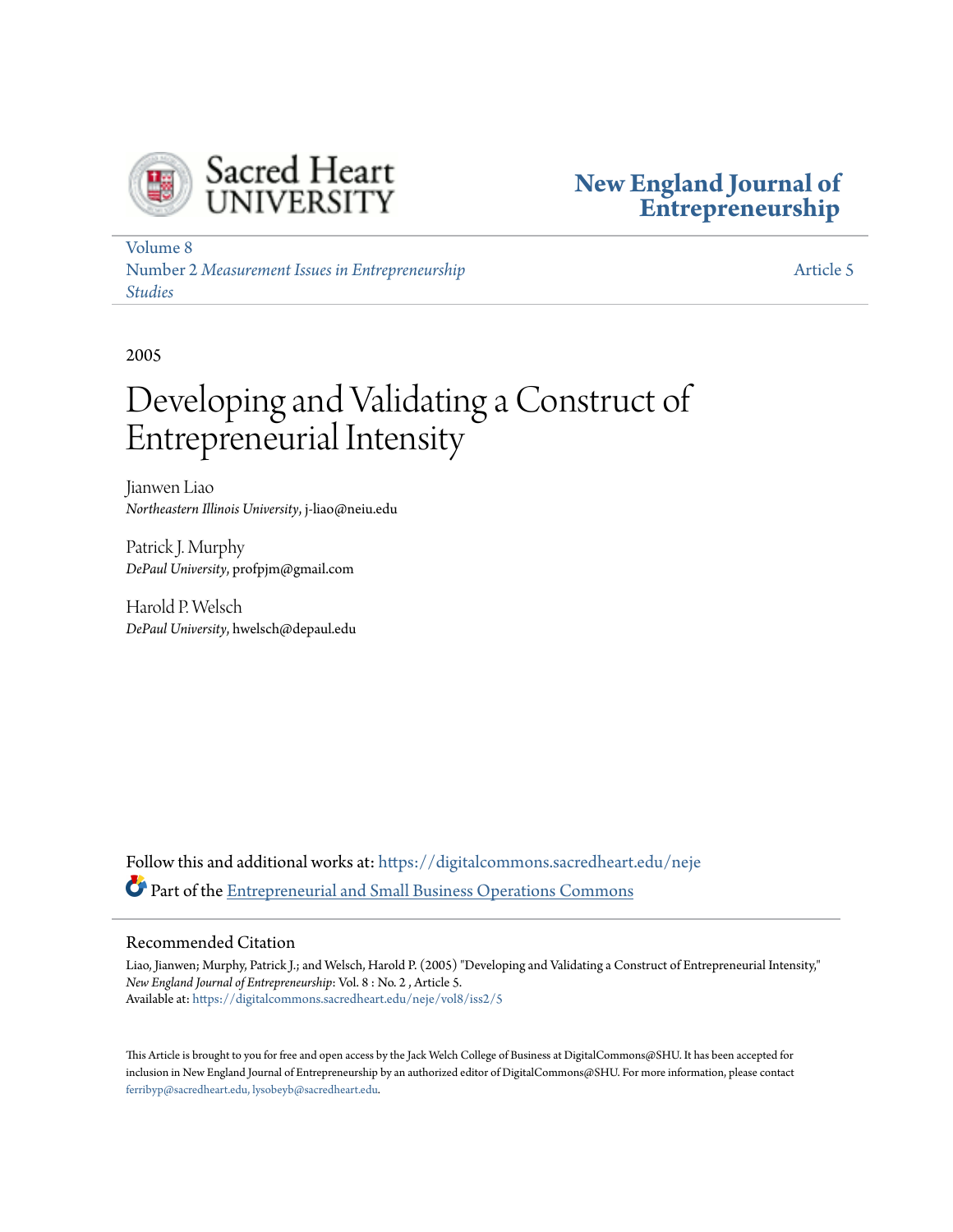# **Developing and Validating a Construct of Entrepreneurial Intensity**

# Jianwen Liao Patrick J. Murphy Harold Welsch

*I n* this article we define, validate, and propose a construct of entrepreneurial intensity, or the degree of entrepreneurship in firms. First, in defining the construct, we explore theoretical differences between entre *n this article we define, validate, and propose a construct of entrepreneurial intensity, or the degree of entrepreneurship in firms. First, in defining the conneurial intensity and orientation in order to distinguish it. Second, we empirically validate a measure of entrepreneurial intensity using data based on a sample of 563 entrepreneurs. Third, we propose avenues for research on how entrepreneurial intensity distinguishes entrepreneurs and entrepreneurial action. Finally, we detail theoretical implications of using entrepreneurial intensity as an antecedent and outcome*

The entrepreneurship field has been concerned traditionally with questions such as "Who are entrepreneurs?" or "What distinguishes them from other types of people?" Significant attention has been devoted to identifying entrepreneurial characteristics and personal attributes to differentiate them from general public and small businessowners (Shaver and Scott 1991).There has also been considerable interest in the ability to identify the psychological characteristics of these individuals so as to describe how entrepreneurs differ from other individuals (Low and MacMillan 1988). For example, many personality traits have been used to typify entrepreneurs, including ambition, need for achievement, risk taking, and locus of control (Brockhaus 1982; Casson 1982; McClelland 1961). However, this body of research is fragmented and inconclusive. It has produced no clear evidence that psychological attributes differentiate entrepreneurs from other individuals. Some research goes even further, saying it is the wrong research question (Gartner 1985), not a viable research approach (Bull and Willard 1993), or simply futile (Low and Macmillan 1988).

In a study involving members of the National Federation of Independent Business (NFIB), Cooper and Dunkelberg (1986) indicate several paths by which one might become a small businessowner, including founding the business, purchasing business, inheriting the business, and being promoted or brought in by other owners. Using NFIB data, they tested hypotheses delineating significant individual-level differences in entrepreneurship intensity (EI), or "degree of entrepreneurship."Although Cooper and Dunkelberg suggest the construct may not be directly measurable or observable, they

do imply that it may be inferred through reflection in a set of characteristics identified in previous research (Keats and Bracker 1988: 62).These characteristics include background, attitudes, and a complex set of factors associated with previous careers, incubator organizations, and the processes of starting.These characteristics collectively reflect EI.To date, despite this attention, no widely accepted empirical or operational measure of "entrepreneurial intensity" exists.

Entrepreneurial intensity has foundations in the notion of a "Protestant work ethic" (Weber 1905) and the need for achievement (McClelland 1961).Additionally, it has a secondary basis in commitment, internal locus of control, diligence, and determination.Despite religious pluralism in U.S.society, the cultural effects of Protestantism have exerted a powerful influence on thoughts and action since the early history of the country, with the main thrust asserting that spiritual salvation is attainable through hard work. More recently, the concept has evolved outside of a religious context. In this role, it assumes hard work is for material benefit and personal recognition only. Thus, it has evolved into a version of a Type-A behavior.

In early characterizations,Type-A behavior was identified by an excessive competitive drive with enhanced sense of time urgency. Later, additional aspects were defined, including (1) an intense sustained desire to achieve, (2) eagerness to compete, (3) persistent drive for recognition, (4) continuous involvement in deadline activities, (5) habitual propensity to accelerate mental and physical functions,and (5) consistent alertness. Price (1982) suggested these behavioral patterns are learned in open, competitive economies where high upward mobility is possible.The overall notion assumes success is a function of individual effort and progress is definable in terms of material or tangible achievements.The visualization of a successful entrepreneurial venture, combined with sources of parental and spousal support, the "right" circumstances (e.g., life stage, education, rich environments), can cause an individual to generate a "fire in the belly"or high "environmental intensity." This level of commitment, when channeled into an entrepreneurial endeavor, characterizes the passion required for entrepreneurial success (Selz 1992). The same passion is contextualized by a single-minded focus to start a business and work toward its survival and growth, often at the expense of other important goals.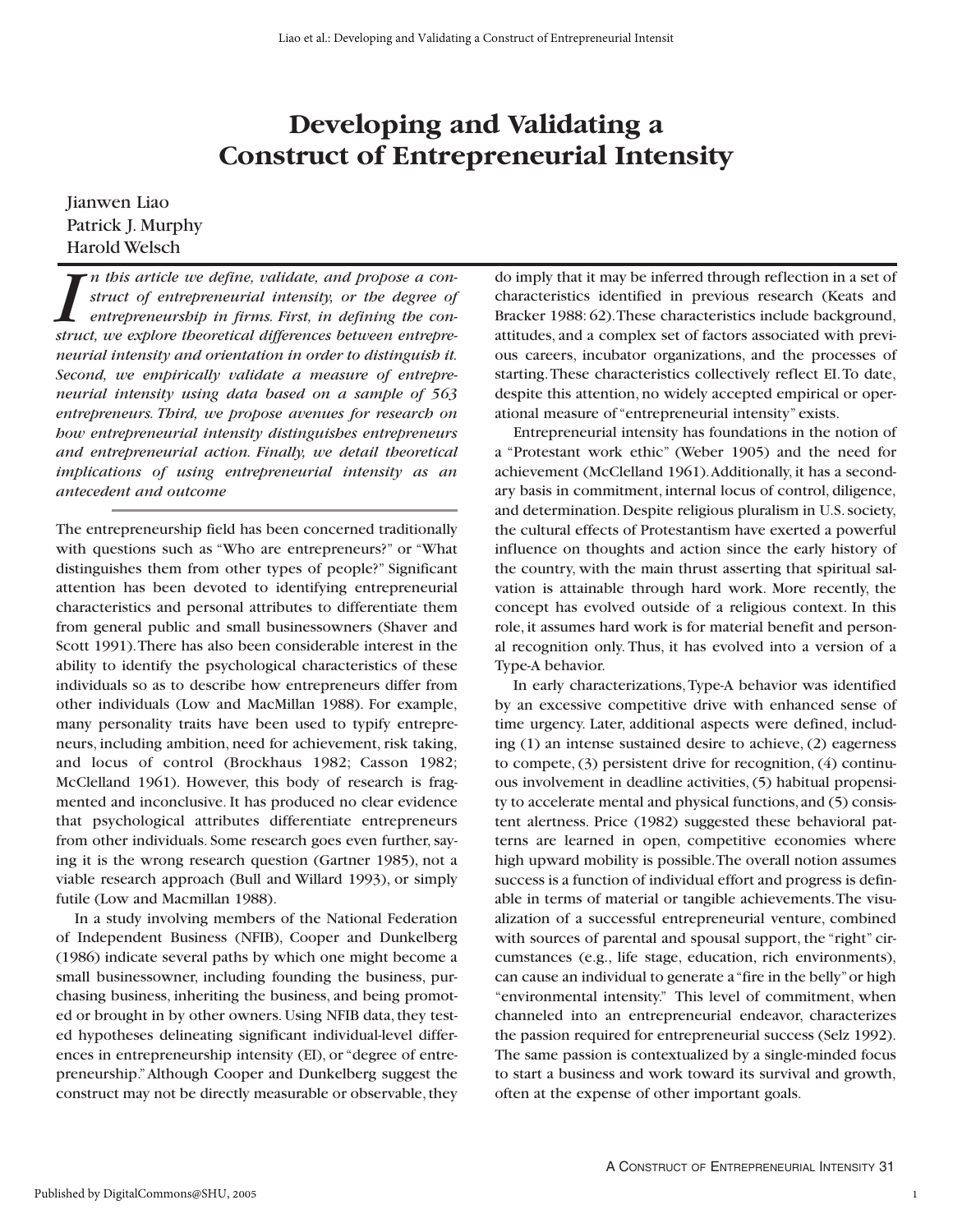#### **Defining Entrepreneurial Intensity**

Much of the theoretical rationale for EI was developed and refined through issues generated from empirical research attempts in Europe regarding the specific nature (e.g., regarding culture) of intentions and behaviors heralded by the construct.The first issue posits that central and eastern Europeans unlearned certain aspects of the work ethic by being provided with secure jobs and social benefits from socialist governments.As a result, entrepreneurial intensity is misapplied or nonexistent. The counterargument to this position points out that Weber's (1905) Protestant work ethic originated in Europe and is inherent to all European culture. Thus, individuals are indeed hard workers who exhibit sacrifice, determination, diligence, and a focused commitment to entrepreneurship suppressed temporarily by the socialist governments. From this, the counterargument holds, entrepreneurial intensity is relevant and exists in those environments, too. As a result, this issue begs the question,"What causes entrepreneurial intensity—nature or nurture?" Whereas comparative research across countries focusing on this question does not yet exist,our preliminary results show EI to be more related to entrepreneurial motivations, willingness to make sacrifice and incur opportunity costs, intentions to grow the business, and various demographic variables. Thus, EI reflects aspects of nature and nurture, promising to throw light on how culture and history impact EI from an anthropological perspective as well as an individual one.

EI measures the focus and commitment of entrepreneurs regarding their entrepreneurial ventures. Focus refers to the extent to which an entrepreneur gives up other pursuits to create and own a business and work for the health of the venture. Commitment refers to the extent to which an entrepreneur spends time and resources on venture creation with a passion for development and growth.To illustrate, individuals have multiple potential commitments, both professional and organizational.There are many potential commitments at different levels for entrepreneurs, across short or long stretches of time, such as unions, professional associations, work groups, jobs, or tasks. Entrepreneurs may also be committed to themselves or elements outside of the workplace, such as recreational groups or family. Entrepreneurs may be committed to other people as well as the values and goals of those people. However, the EI construct assumes that entrepreneurs channel the highest effort toward and place the highest value on the success of their enterprise instead of focusing on any of these other possible commitments.We propose that dimensions of focus and commitment are the primary dimensions of entrepreneurial intensity.

#### **Entrepreneurial Intensity versus Entrepreneurial Orientation**

Entrepreneurship orientation (EO) is defined as processes, practices, and decision-making activities leading to the creation of a new venture (Lumpkin and Dess 1996). Its key dimensions are autonomy, innovativeness, risk taking, proactiveness, and competitive aggressiveness. Each dimension is useful in predicting the creation, survival, and performance of a venture (Wiklund 1999).

EO, when measured at the individual level, is related to categorical directionality and describes the propensity for someone to lead a new venture.By contrast,EI captures the degree of entrepreneurship, the level of commitment and focus in leading a new entry. Thus, EO and EI are complementary<sup>1</sup> and distinct from each other. Research has placed great attention on EO and its relationship to venture creation and performance. However, questions remain regarding how EI further affects venture creation and performance, and how it interplays with contextual and other individual-level factors (Morris and Kuratko 2002). By clarifying and validating EI, studies will shed much needed new light on many contentious and inconclusive findings in entrepreneurship research.

## **Development of the Entrepreneurial Intensity Scale**

The EI scale described in this article has been administered successfully in the United States, Mexico, Russia, Poland, Romania, Hungary, and several Baltic countries. Entrepreneurs in various stages of development and various industries in these countries have responded to the items on a five-point scale. Preliminary alpha coefficients indicate scale reliability ranges in the low seventies to low eighties (Pistrui et al. 1997; 2000).

Based on the assumption that EI is not directly observable but inferable through reflection in a complex set of factors (Cooper and Dunkelberg 1996), we developed a scale of 12 EI items pretested successfully in 10 different countries (Welsch 1998; Gundry and Welsch 2001).

Table 1 shows that the initial pilot study data using the Entrepreneurial Profile Questionnaire (EPQ) suggests 4 of the 10 items capture entrepreneurial intensity and achieve acceptable scale reliability (Welsch 1998).These items are:

1. Owning my own business is more important than spending time with my family.

2. There is no limit as to how long I would give a maximum effort to establish my business.

3. I would rather own my own business than pursue another promising career.

4. My personal philosophy is to do "whatever it takes" to establish my own business.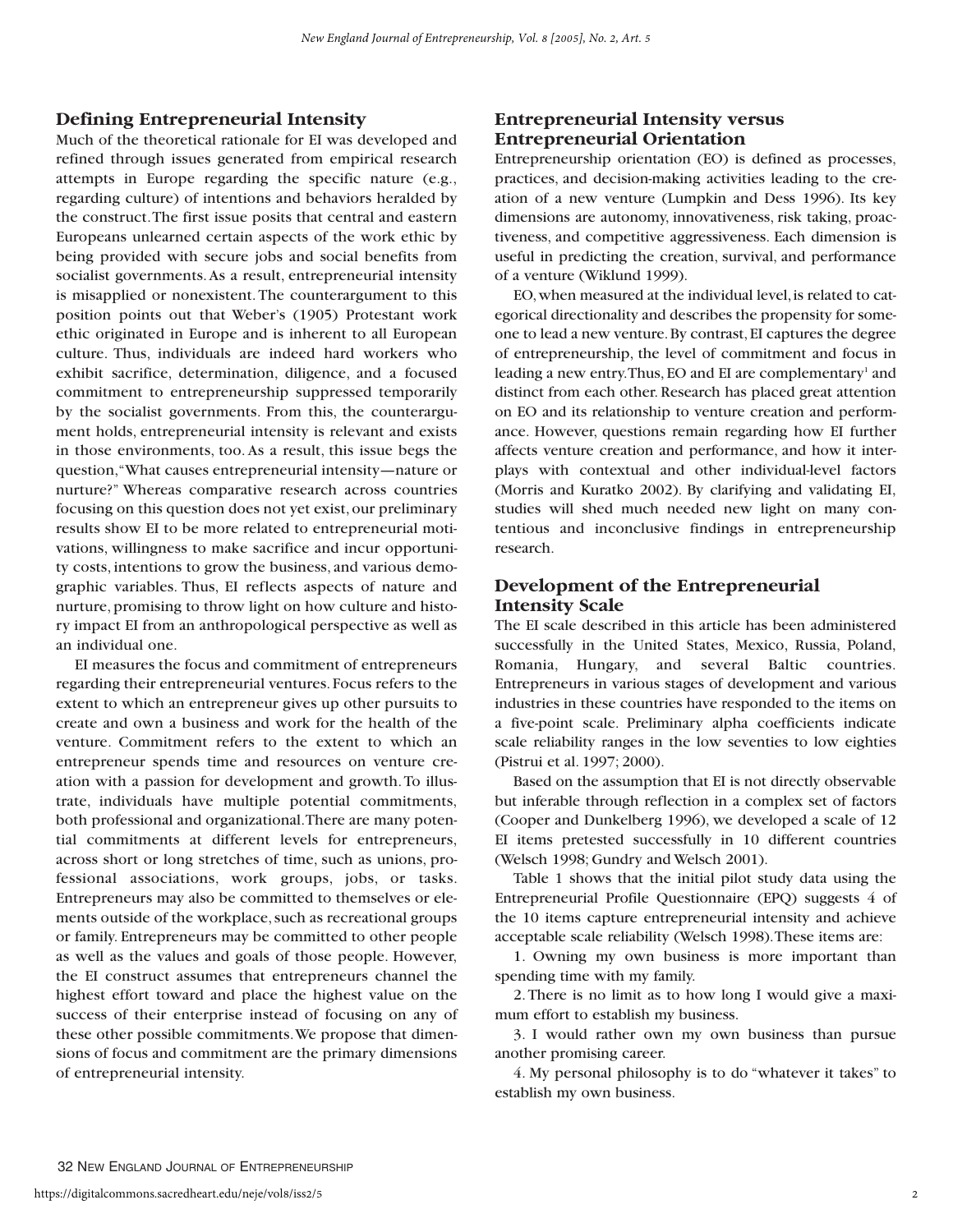| Table 1.<br><b>Entrepreneurial Intensity Items</b>                                                      |                         |  |
|---------------------------------------------------------------------------------------------------------|-------------------------|--|
| <b>EI</b> Item                                                                                          | <b>PSED Item Number</b> |  |
| My personal philosophy is to do "whatever it takes" to establish<br>my own business.                    | QL1F                    |  |
| I plan to eventually sell my business.                                                                  | QL1D                    |  |
| I would rather own my own business than earn a higher salary<br>employed by someone else.               | QL1G                    |  |
| Owning my own business is more important than spending more<br>time with my family.                     |                         |  |
| I would rather own a business than pursue another promising career.                                     | <b>QL1E</b>             |  |
| My business is the most important activity in my life.                                                  |                         |  |
| I will do whatever it takes to make my business a success.                                              |                         |  |
| There is no limit as to how long I would give a maximum effort<br>to establish my business.             |                         |  |
| I would be willing to make significant personal sacrifices in order<br>to stay in business.             |                         |  |
| I would go to work somewhere else only long enough to make<br>another attempt to establish my own firm. |                         |  |

We included the EI scale items in a survey containing other items related to locus of control,self-efficacy,and sociability. The survey was administered to entrepreneurs and a neutral comparison group. For both groups, the items were preceded by the statement,"The following statement can be used to describe most people. How accurately would they describe you?" Respondents indicated accuracy via a Likerttype scale ranging from 1 (completely untrue) to 5 (completely true).

# **Method** *Sample and Procedure*

The data for this study were obtained from the Panel Study of

Entrepreneurial Dynamics (PSED).The PSED is a longitudinal data set of individuals in the process of starting businesses who were identified from a random-digit dialing telephone survey of 31,261 adults in the United States who are 18 years of age or older.A nascent entrepreneur is identified if he or she answered yes to the following two questions:(1) Are you,alone or with others,now trying to start a new business? (2) Are you, alone or with others, now starting a new business or new venture for your employer? Is the effort a part of your job assignment? All of these individuals were considered candidates for the nascent entrepreneur interview if they met three additional criteria. First, they expected to be owners or part owners of the new firm. Second, they had been active in trying to start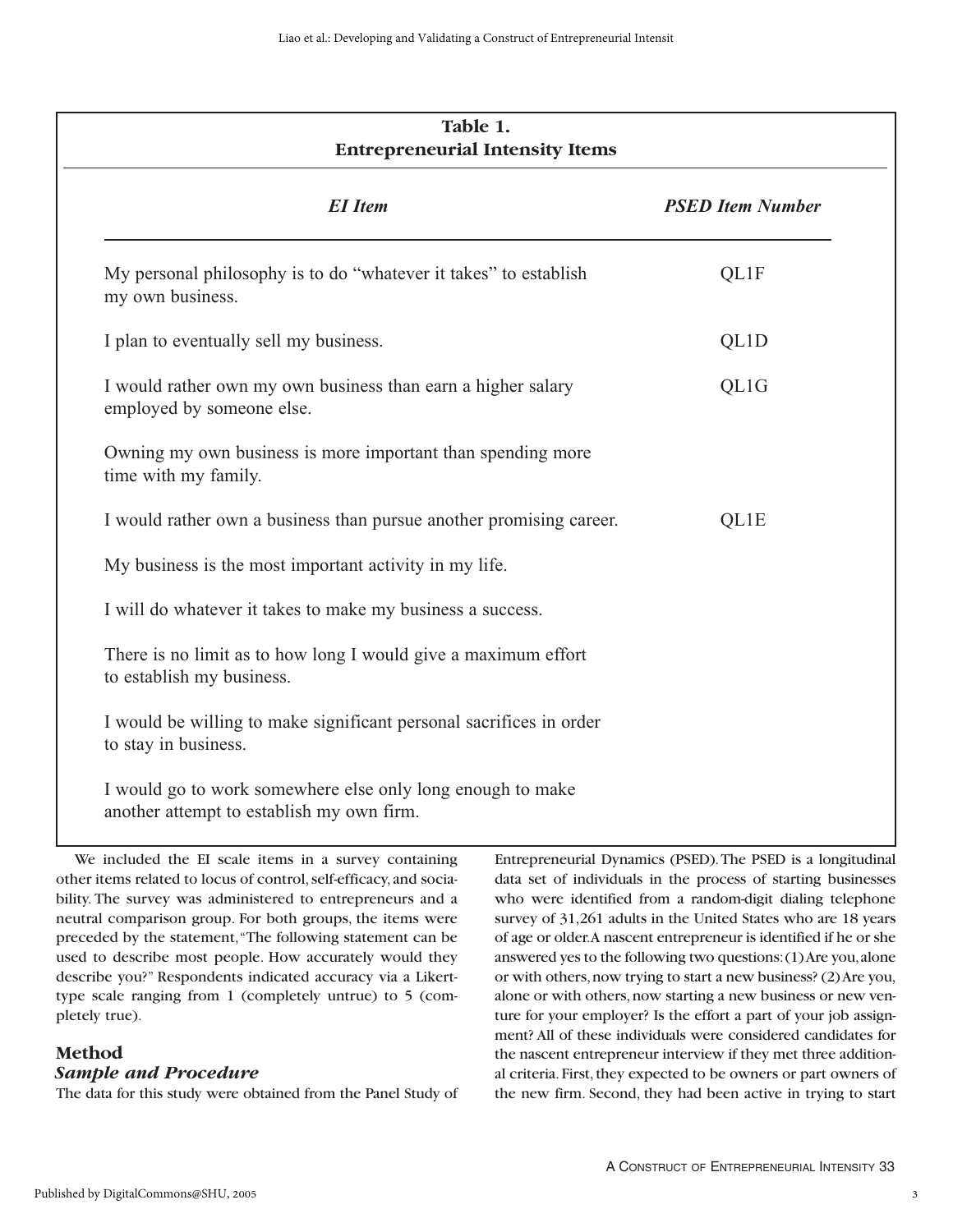the new firm in the last 12 months. Third, the effort was still in the start-up or gestation phase and was *not* an infant firm. Follow-up surveys were conducted at 12-month intervals to evaluate the status of the start-up effort.Data related to nascent entrepreneurs were collected using a combination of survey and telephone interviews. Survey questionnaires included items related to opportunity recognition, entrepreneurial climate, start-up problems, start-up context, and reasons for starting a new venture as well as nascent entrepreneurs' demographics, background, and personal dispositions. Telephone interview questions were concerned with the nature of the start-up, start-up activities, start-up team, and the start-up funding requirements, future expectations for the new business, personal decision-making style, and market and competition assessments as well as nascent entrepreneurs'social networks. The data set consists of 830 nascent entrepreneurs and 431 general public.A more detailed description of the background and methodology of the PESD data set can be found in Gartner, Shaver, Carter, and Reynolds (2004).

#### *Preliminary Screening and Analyses*

For all parametric analyses that assume certain population characteristics (e.g., normal distribution, homogeneity of variance), post-stratification weights accompany the PSED data set based on estimates from the U.S. Census Bureau's most recent population survey. The weights adjust sample findings based on gender, age, household income, and geographic region.This produces 144 cells for weighting adjust-

ment (Reynolds 2000: 177).These weights promote wide generalizability of study findings using PSED data (Reynolds 2000:181). Further details regarding the creation and application of weights are described in Reynolds (2000). The primary data consisted of 751 combined observations, and listwise deletion (SPSS 12.0), based on missing data, yielded a usable sample of 563 cases representing entrepreneurs and a nonentrepreneur control group.

*Multivariate Normality.* Structural Equation Modeling (SEM) assumes multivariate normality of study variables and all linear combinations of variables. Using PRELIS, we screened scale items for univariate and multivariate normality. In all cases, items were skewed and kurtotic. However, by virtue of sample size and inspection of relevant indices (e.g.,the variance inflation factor), skewness and kurtosis did not indicate extreme departures from normality of the sort to threaten the reliability or validity of study results (Tabachnik and Fidell 1996).

*Confirmatory Factor Analysis.* Using LISREL 8 (Joreskog and Sorbom 1993), we estimated reliability and validity of our measurements based on SEM results.We examined all relevant indices and coefficients for unsuitable estimates or values outside acceptable limits. This examination included negative error variance of observed variables, extreme standardized coefficients, and unduly large standard errors for estimated coefficients.All values were satisfactory, and we detected no violations of analysis criteria.

#### **Results**

#### *Main Analyses*

Multiple measures assessed overall model fit to the observed pattern of correlation in the data (Hair,Anderson,Tatham, and Black 1995). Our  $\chi^2$  statistic was 3.08 (df = 2; *p* = .214), demonstrating the model did not differ significantly from the data.The goodness-of-fit index (GFI) assesses fit between the observed covariance matrix and the one forecasted by the model. Our GFI statistic was .99, exceeding the generally acceptable value of .90, giving evidence of good fit between model and data. The adjusted goodness-of-fit index (AGFI), which assesses model parsimony by evaluating model fit in terms of the number of estimated parameters required to achieve the level of fit, was .98, greater than the recommend-



**Figure 1. Confirmatory Factor Analysis: Entrepreneurial Intensity**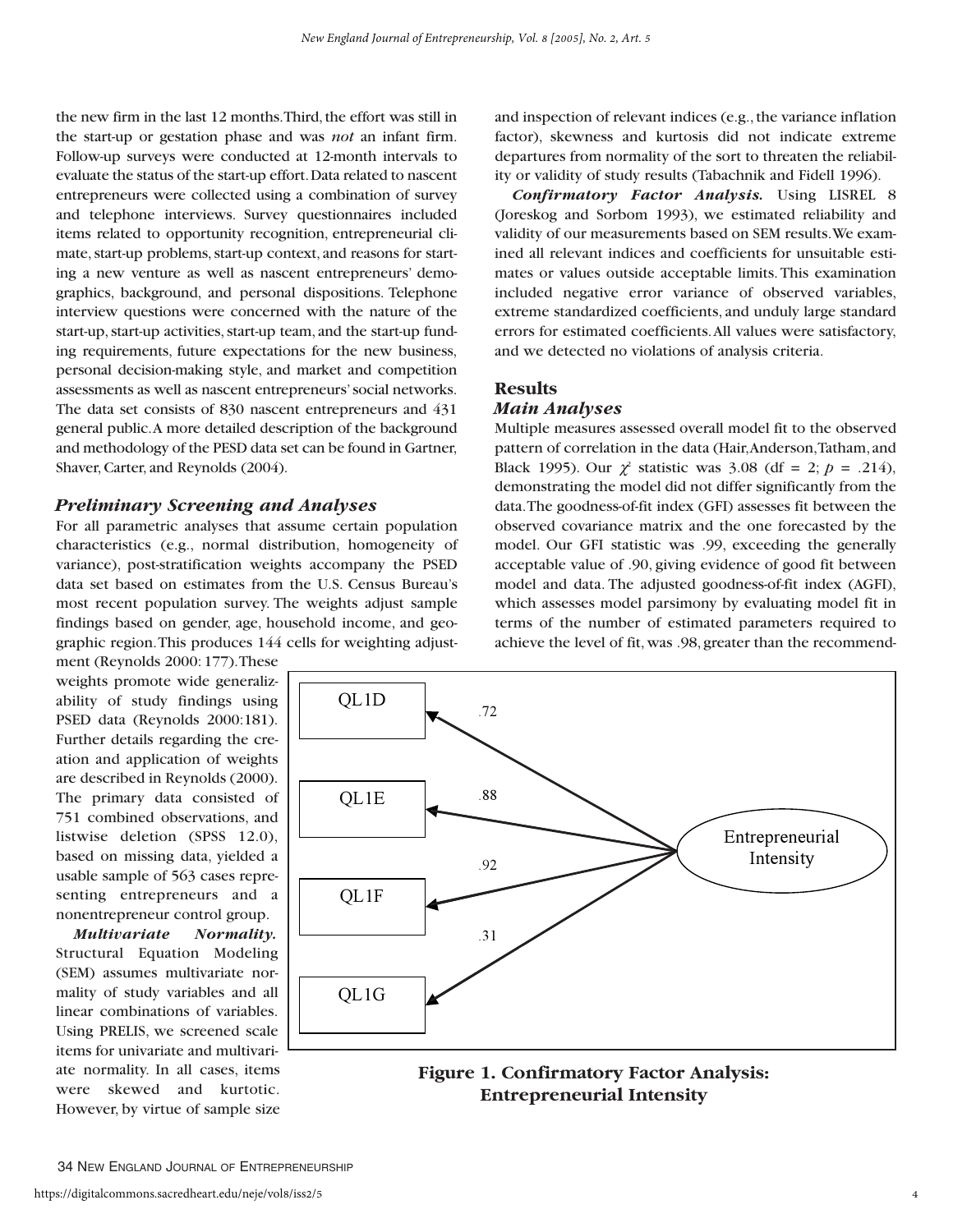ed level of .90.The root mean square residual (RMSR) is the average of the residuals between observed and estimated input covariance matrices. Our RMSR statistic was .031, superior to the recommended value of .06. Overall, these fit indices show strong evidence that our model is representative of the observed data.

We evaluated our measurement model by construct convergent validity.Convergent validity can be tested by examining the significance of the path coefficient on its posited latent variables. As indicated in Figure 1, all the path coefficients included in the measurement models are statistically significant ( $p < .05$ ), providing evidence of convergent validity.

Following Hair et al. (1995), we used the following formula to calculate the composite reliability of entrepreneurial intensity:

 $(\Sigma sd, loading)2$ Construct reliability  $=$   $(\Sigma \text{sd}, \text{loading})2 + (\Sigma \varepsilon_i)$ 

where standardized loadings are obtained directly from the program output and  $\varepsilon_j$  is the measurement error for each indicator. Construct reliability for our model was .769, exceeding the recommended value of .50 for this statistic.

## *External Validity: Entrepreneurial Intensity as a Differentiator*

As described above, prior research on traits and person-centric attributes has failed to yield factors differentiating entre-

preneurs and nonentrepreneurs. For example, high degrees of risk-taking characteristics do not describe entrepreneurs because nonentrepreneurs frequently exhibit high risk-taking characteristics. Using a construct of EI, which derives from personal and contextual foundations, we tested whether EI differentiates entrepreneurs from nonentrepreneurs.We did this by creating two groups (392 entrepreneurs and 175 non entrepreneurs) and examining the differences between groups across the four EI items. Table 2 presents results.The two groups differed significantly across the entrepreneurial intensity items, providing evidence that entrepreneurial intensity is an important factor in differentiating nascent entrepreneurs.

#### **Discussion and Conclusions**

A construct of EI is central and pivotal to the entrepreneurial process.When operationalized as a study variable, it promises to contribute substantially to the development of future entrepreneurship theory. As such, future entrepreneurship research should build on this foundation and explore EI further in different contexts, in terms of antecedents and outcomes, as illustrated in Figure 2.

## *Contributions to Future Research*

*Entrepreneurial Intensity Antecedents.* EI is related to environmental as well as individual-level antecedents. Future research on EI should investigate and delineate the degree to which entrepreneurs reporting high EI engage in behaviors leading to entrepreneurial successes in the start-up phase

|                                                                                                      | <b>MEANS</b><br><b>Nascent</b><br><b>Entrepreneurs</b> | <b>Comparison</b><br><b>Group</b> | <b>ANOVA</b><br>F-test |  |
|------------------------------------------------------------------------------------------------------|--------------------------------------------------------|-----------------------------------|------------------------|--|
|                                                                                                      |                                                        |                                   |                        |  |
|                                                                                                      |                                                        |                                   |                        |  |
| QL1D: I would rather own my own business<br>than earn a higher salary employed by<br>someone else.   | 4.05                                                   | 3.27                              | 69.712*                |  |
| QL1E: There is no limit as to how long I<br>would give a maximum effort to establish<br>my business. | 3.90                                                   | 3.36                              | $30.219*$              |  |
| QL1F: My personal philosophy is to do<br>"whatever it takes" to establish my own<br>business.        | 3.77                                                   | 2.91                              | 77.662*                |  |
| QL1G: Owning my own business is more<br>important than spending more time with my<br>family.         | 1.77                                                   | 1.65                              | $6.068*$               |  |

**Table 2. Analysis of Variance: Nascent Entrepreneurs and Comparison Group**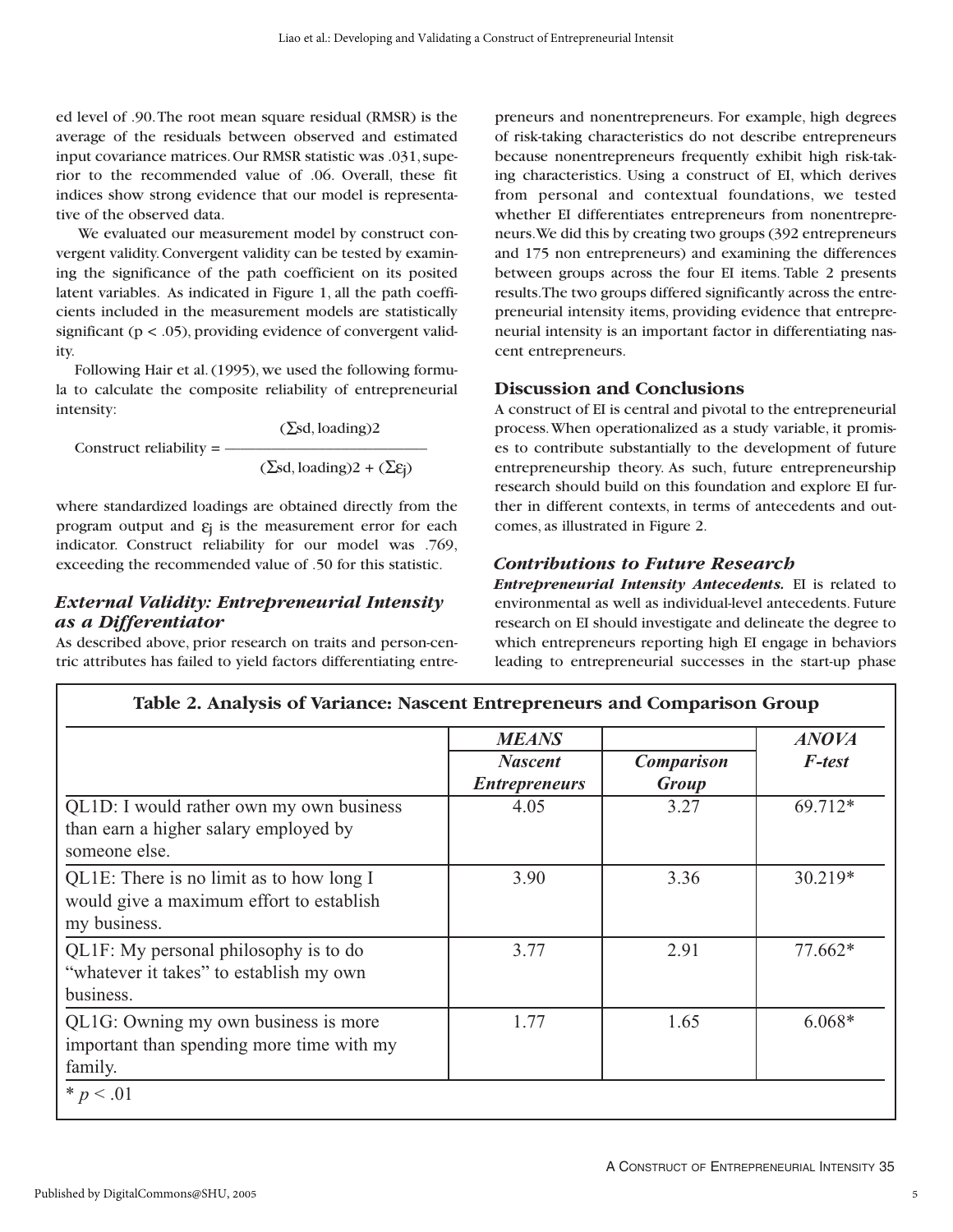

**Figure 2. Entrepreneurial Intensity: Antecedents and Outcomes**

such as receiving funding, generating sales, profitability, and achieving survivability and growth. The theoretical framework suggests that EI impacts task motivation along with the degree to which an individual perceives he or she has the ability for high achievement and success.Thus, EI should be researched in concert with other constructs, such as locus of control or entrepreneurial orientation. A second research issue is whether EI is a stable variable over time, throughout the entrepreneurial process, or a transient variable with different impacts in different contexts. In addition, there may be substantial differences in the degree of entrepreneurial intensity between types of entrepreneurs, for example, those in high-technology industries versus those running family firms.

Issues of whether EI is intrinsic versus learned remain open; similar to issues of whether entrepreneurs are born versus made. Both explanations, to be sure, are likely correct: certain dispositions such as aggressiveness, impulsiveness, tendency for action, or extroversion vary across people, and these seem to be related to EI. However, learned or acquired behaviors stemming from experiences of observing family members or role models perform successful entrepreneurial behaviors may also impact EI. Future research must consider both kinds of antecedents as research clarifies the EI construct and relates it to outcomes.

Individuals were chosen as the unit of analysis in this research. The primacy of the individual in entrepreneurial research is described by Shaver and Scott (1991). Man, Lau, and Chan (2002) contend the role of the individual entrepre-

neur is a major factor of venture competitiveness because of the concentration of decision-making power, which affects firm strategy directly. In addition, Slevin and Covin (1995) suggest the influential role of the entrepreneur is a critical factor in determining the performance of the firm, especially when it remains small. However, future research may investigate average levels of EI in firms, for example, in order to contextualize the construct further.

*Entrepreneurial Intensity Outcomes.* As shown in Figure 2, EI relates to a series of outcomes that can be categorized into three major groupings of capability, performance, and process. Possessing high EI, as defined, is quite different than the low degree of focus demonstrated by individuals who dabble in multiple projects for only periods of time. Rather, EI individuals have long-term orientations, long attention spans in the context of their ventures, and are not distracted by immediate gratification because they possess entrepreneurial vision.

Other possible outcomes that may result from EI are the ability to start a business, engage in extensive learning behavior, incur broad experiences, acquire high skill, engage in variable activity, develop entrepreneurial competency, engage in personal growth and development, and possess a high EO.This characterization would include having strategic vision with clarity and a greater probability of implementing the vision. Accompanying attitudes include maturity, seriousness, environmental attunement, liability to act, proactivity, and financial success. Performance out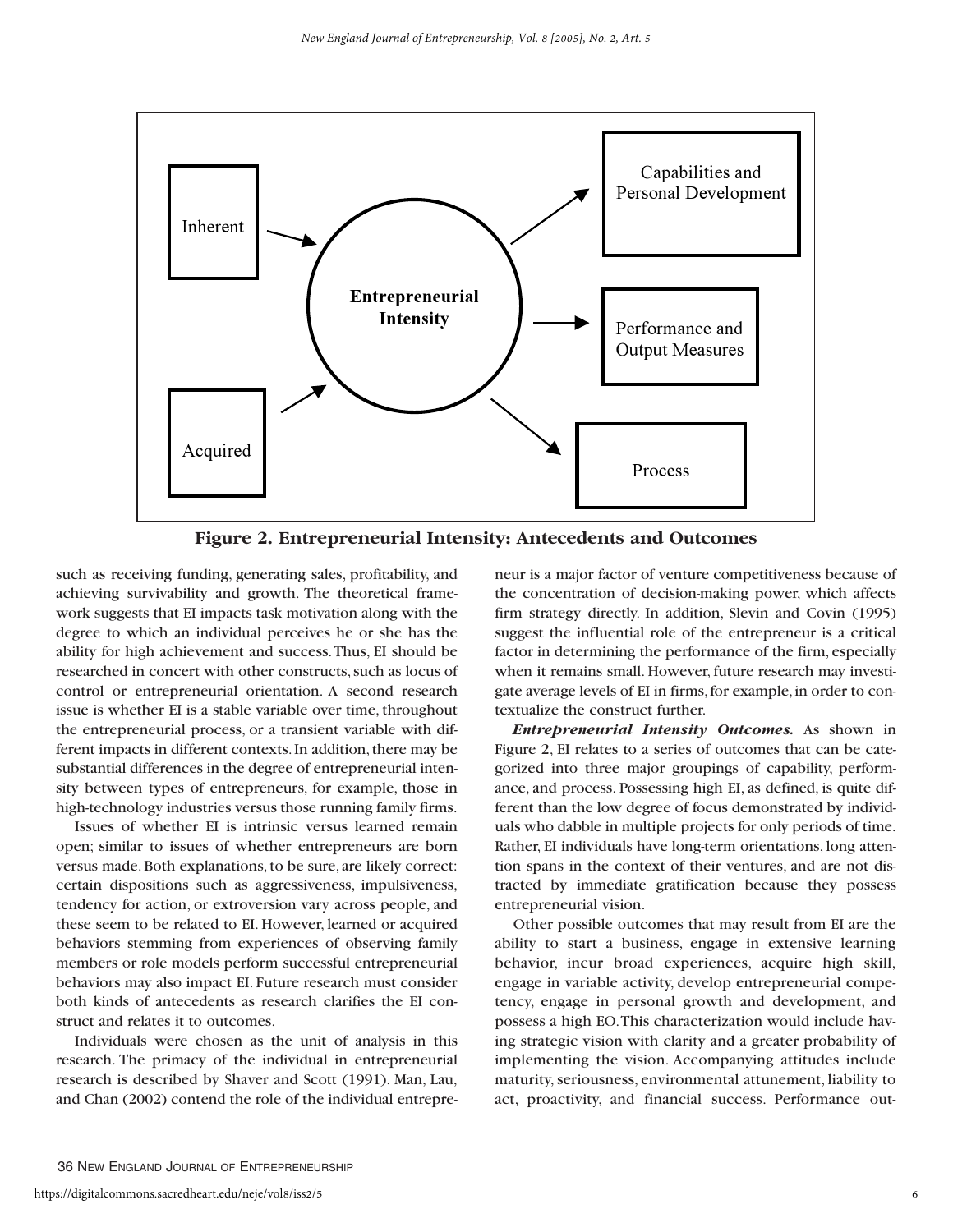comes may include external financing, market share, shortterm success factors such as incorporation and growth, as well as long-term factors such as acquiring companies, longevity, and mergers. Process outcomes to be investigated by future research may include engaging in information absorption, adaptability, developing a wide network with significant relationships, being competitive, enhancing the innovative capability, engaging in and adopting innovations, setting goals and plans, goal accomplishment, and having a greater ability to acquire capital (e.g., financial, human, or informational).

#### *Conclusions*

We have introduced EI as a theoretically distinctive and empirically defensible construct. Using data from real-world entrepreneurs, we have also provided evidence useful for examining its validity and reliability.This contribution to the literature adds a new dimension to explain entrepreneurial phenomena,cutting across traditional theoretical dichotomies (intrinsic versus learned). In concert with other perspectives on entrepreneurship and relevant entrepreneurship-related constructs, this contribution enriches the field with a new construct to help drive future theory building.

#### **Endnotes**

1. This definition of "complementary" is precisely the same as Bohr's (1949: 224; Popper, 1957: 90), which describes complementary approaches or factors as (a) complementary in the usual sense but also (b) mutually exclusive such that to the degree the first is adopted it precludes the adoption of the second.

#### **References**

- Bohr, N. 1949. Discussion with Einstein on epistemological problems in atomic physics. In P.A. Schilpp, ed., *Albert Einstein: Philosopher-scientist.The library of living philosophers* 7. La Salle, IL: Open Court Press, 201–241.
- Brockhaus,A. L. 1982.The psychology of the entrepreneur. In Eaglewood, C., *Encyclopedia of Entrepreneurship.* New Jersey: Prentice-Hall, 39–56.
- Bull, I., and Willard, G. E. 1993.Towards a theory of entrepreneurship.*Journal of Business Venturing* 8: 183–195.
- Casson, M. 1982. *The entrepreneur:An economic theory.* Tatowa, NJ: Barnes & Noble.
- Covin, J. K., and Slevin, D. P. 1995.The influence of the organizational structure on the utility on an entrepreneurial top management style. *Journal of Management Studies* 25, 3: 217–234.
- Cooper,A., and Dunkelberg,W. 1986. Ownership structure and entrepreneurship. *Strategic Management Journal* 7: 503–522.
- Gartner,W. B. 1985.A conceptual framework for describing the phenomenon of new venture capital. *Academy of Management Review* 10, 4 (October): 696–706
- Gartner,William B., Shaver, Kelly G., Carter, Nancy M., Reynolds, Paul D. 2004. *Handbook of entrepreneurial dynamics:The process of business creation.* Thousand Oaks, CA: Sage Publications.
- Gundry, L., and Welsch, H. 2001.The ambitious entrepreneur: High growth strategies of women based enterprises. *Journal of Business Venturing* 16, 5 (September): 453–470.
- Hair, J.,Anderson, R.,Tatham, R., and Black,W. 1995. *Multivariate data analysis,* 5th ed. Englewood Cliffs, NJ: Prentice-Hall.
- Joreskog, K., and Sorbom, D. 1993. *LISREL user's guide.* Uppsala, Sweden: University of Uppsala.
- Keats, B., and Bracker, J. 1988.Toward a theory of small firm performance:A conceptual model. *American Journal of Small Business* (Spring): 41–58.
- Low, M., and MacMillan, I. 1988. Entrepreneurship: Past research and future challenges.*Journal of Management* 14: 139–161.
- Lumpkin, G.T., and Dess, G.G. 1996. Clarifying the entrepreneurial orientation construct and linking it to performance. *Academy of Management Review* 21, 1 (January): 135–172.
- Man,T.W.Y., Lau,T., and Chan, K. F. 2002.The competitiveness of small and medium enterprises;A conceptualization with focus on entrepreneurial competencies. *Journal of Business Venturing* 17: 123–143.
- McClelland, D. 1961. *The achieving society.* New York: Free Press.
- Morris, M.H., and Kuratko, D.F. 2002. Corporate entrepreneurship. Mason, OH: South-Western College Publishers.
- Pistrui, D.,Welsch, H., and Roberts, J. 1997.The [re]-emergence of family business in the transforming Soviet bloc. *Family Business Review* X, 3 (Fall): 221–237.